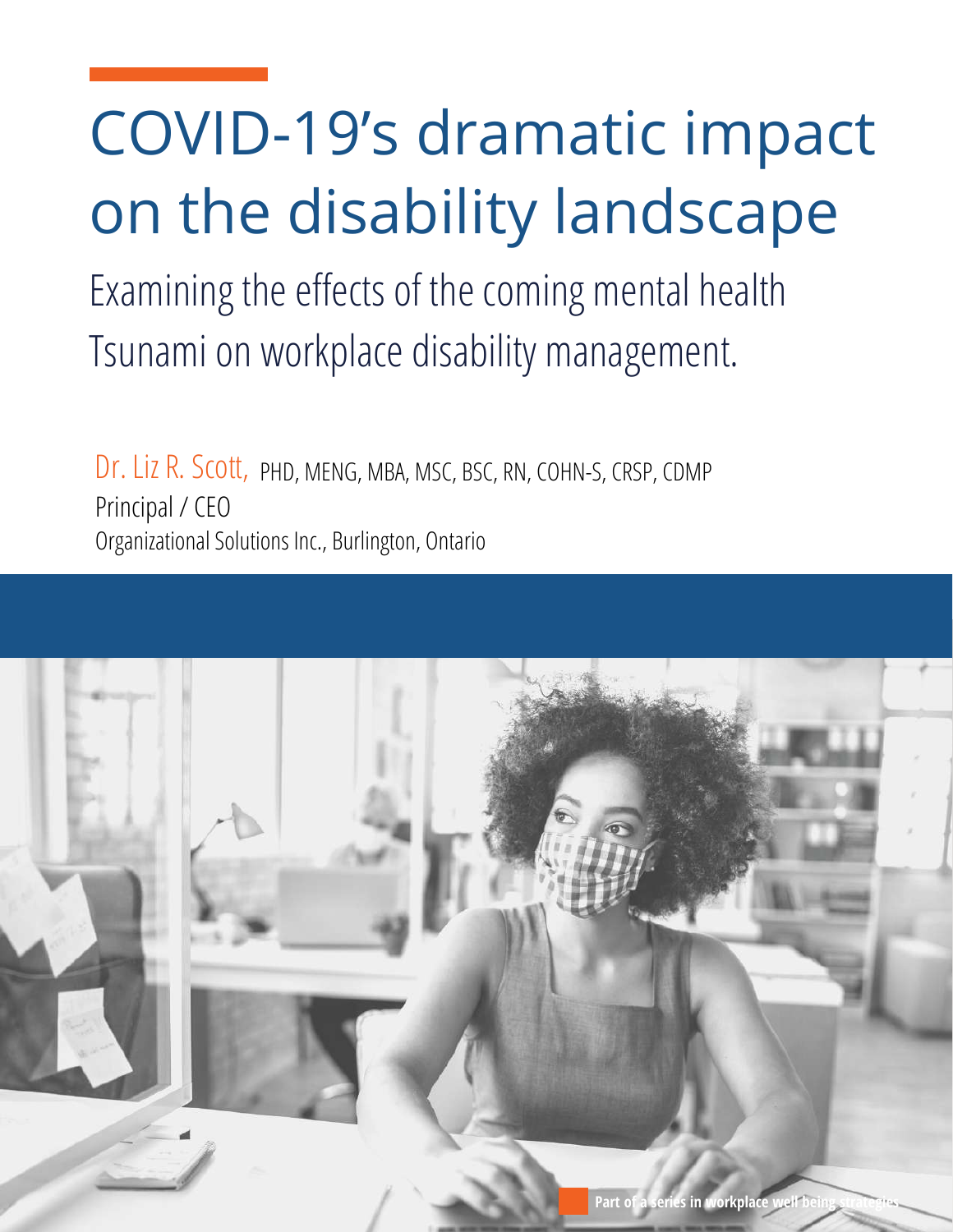# COVID-19's dramatic impact on the disability landscape



Dr. Liz R. Scott is the CEO and Principal of Organizational Solutions Inc., a leading workplace absence management firm.

#### **By Liz R. Scott, PhD**

There is no doubt that COVID-19 is a Global concern and focus. COVID-19 has been identified as a disease that likely leads to permanent or long-lasting disability. 

Researchers and laypeople have indicated a forthcoming Mental Health Tsunami that will have ripples for many years to come.<sup>1</sup> The feelings of fear of contracting COVID-19 has led to a reduction in hospital visits for other medical reasons. Data shows in the United States alone, cardiac symptom visits have reduced by 38 percent and in Spain by 40 percent.<sup>2</sup> Cardiologists are concerned that some people are dying at home because they are too afraid to go to the hospital. This lack of seeking medical care is not restricted to cardiac but extends to conditions

such as strokes, appendicitis, and other urgent conditions.<sup>3</sup> Without urgent treatment, there could be harmful or profound impacts on health status. Doctors and Specialist visits plus surgeries have been delayed, prolonging suffering and extending the duration of disabilities.<sup>4</sup> The number of Mental Health Short Term Disability cases is increasing, and the number of claims progressing to Long Term Disability is also higher.<sup>5</sup> The importance of staying connected with the workplace has never been more important for physical and psychological recovery.

 $1$  Torjesen, 2020

<sup>&</sup>lt;sup>2</sup> Garcia et al., 2020

<sup>&</sup>lt;sup>3</sup> Garcia et al., 2020

<sup>&</sup>lt;sup>4</sup> Galloway, 2020; Sparks, 2020

<sup>&</sup>lt;sup>5</sup> Rolfe, 2020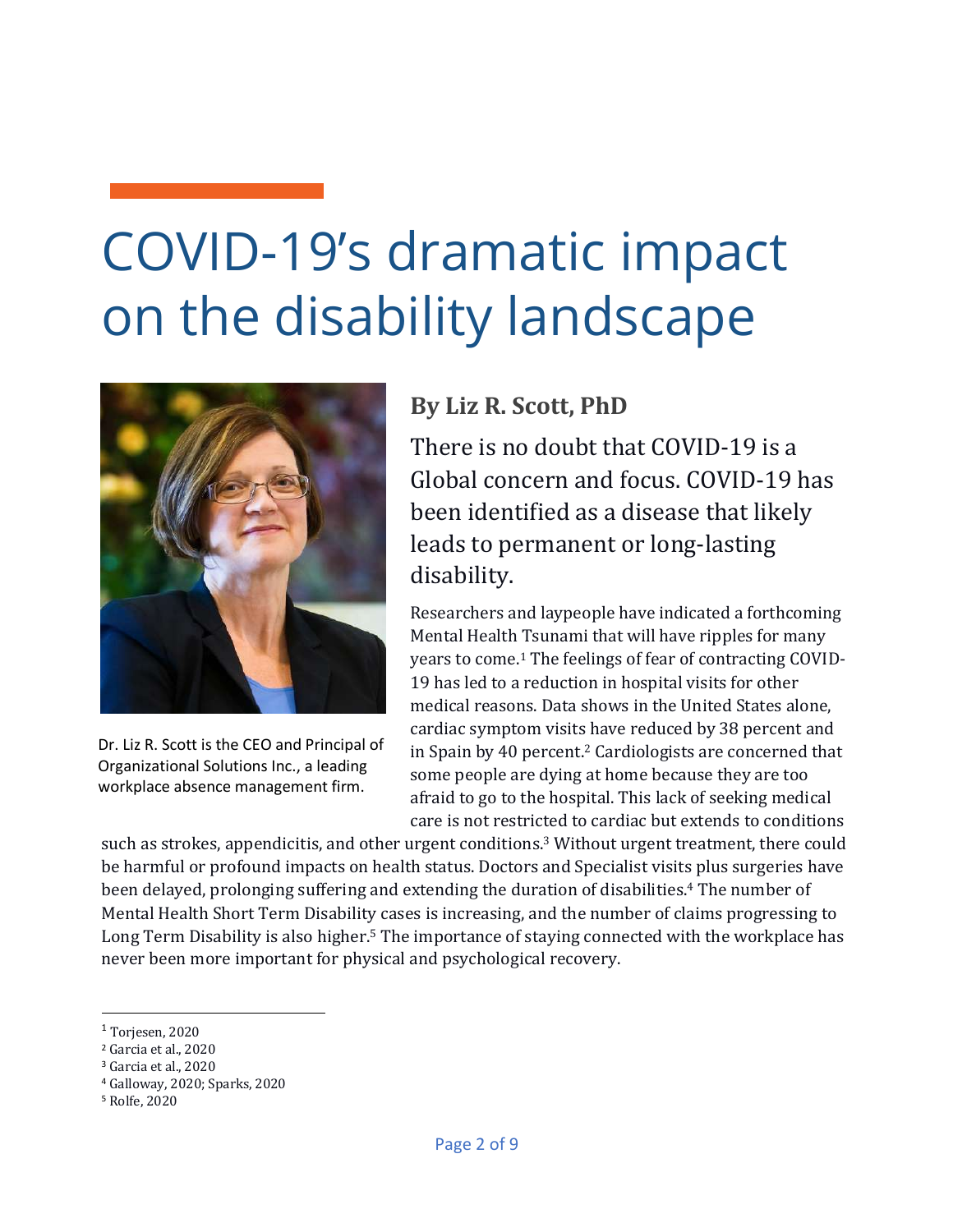#### **Psychological Impact**

When the COVID-19 outbreak started spreading across the world, thousands of people began

facing severe health issues. A decision was made to stop all social and economic activities to prevent the pandemic's spread.<sup>6</sup> The sudden loss of social connections has been reported to have negatively impacted society. Previous research demonstrates that social interactions are essential for mental health.<sup>7</sup> Handshakes are also known to contribute to the feeling of social connection, and these are no longer endorsed as a form of greeting.<sup>8</sup> It is also known that the loss of social connections can evolve into loneliness. Loneliness has been recognized as a psychologically painful and damaging emotion that can result in the feeling that social needs are not adequately met.<sup>9</sup> In reflecting back to Maslow's hierarchy of needs, social needs are one of the underpinnings of health.<sup>10</sup> Studies further indicate that sense of belonging is an important element in the workplace, and in order to achieve a sense of

The durations of disabilities has been profoundly impacted by lack of access and delays in treatment availability.  $66$ 

belonging, one must form relationships with work colleagues.<sup>11</sup> COVID-19 has interfered with the natural progression through the hierarchy of needs.<sup>12</sup>

Addiction-risk is another aspect of health and well-being that has increased significantly with the pandemic.<sup>13</sup> It is well known that traumatic events can precipitate societal shifts in addictive behaviours such as alcohol consumption.<sup>14</sup> The COVID-19 pandemic is particularly concerning due to the shift to work from home arrangements, which has heightened vulnerabilities and triggered or exacerbated alcohol use disorders.<sup>15</sup>

## The psychological impact of quarantine is wide-ranging, substantial, and can be long lasting.

This is not to suggest that quarantine should not be used; the psychological effects of not using quarantine and allowing the disease to spread might be worse. The disease itself multiplied by forced quarantine to combat COVID-19 applied by nationwide lockdowns can produce acute panic,

<sup>&</sup>lt;sup>6</sup> Pandey, 2020

<sup>&</sup>lt;sup>7</sup> Giorgi et al., 2020

<sup>&</sup>lt;sup>8</sup> Giorgi et al., 2020.

<sup>&</sup>lt;sup>9</sup> Giorgi et al., 2020; Ornell et al., 2020

<sup>&</sup>lt;sup>10</sup> D'Souza & Gurin, 2016

<sup>&</sup>lt;sup>11</sup> Hu & Liden, 2015

<sup>12</sup> Giorgi et al., 2020

<sup>13 (</sup>Giorgi et al., 2020).

<sup>&</sup>lt;sup>14</sup> Kniffin et al., 2021

<sup>&</sup>lt;sup>15</sup> Grant et al., 2017; Bamberger & Bacharach, 2014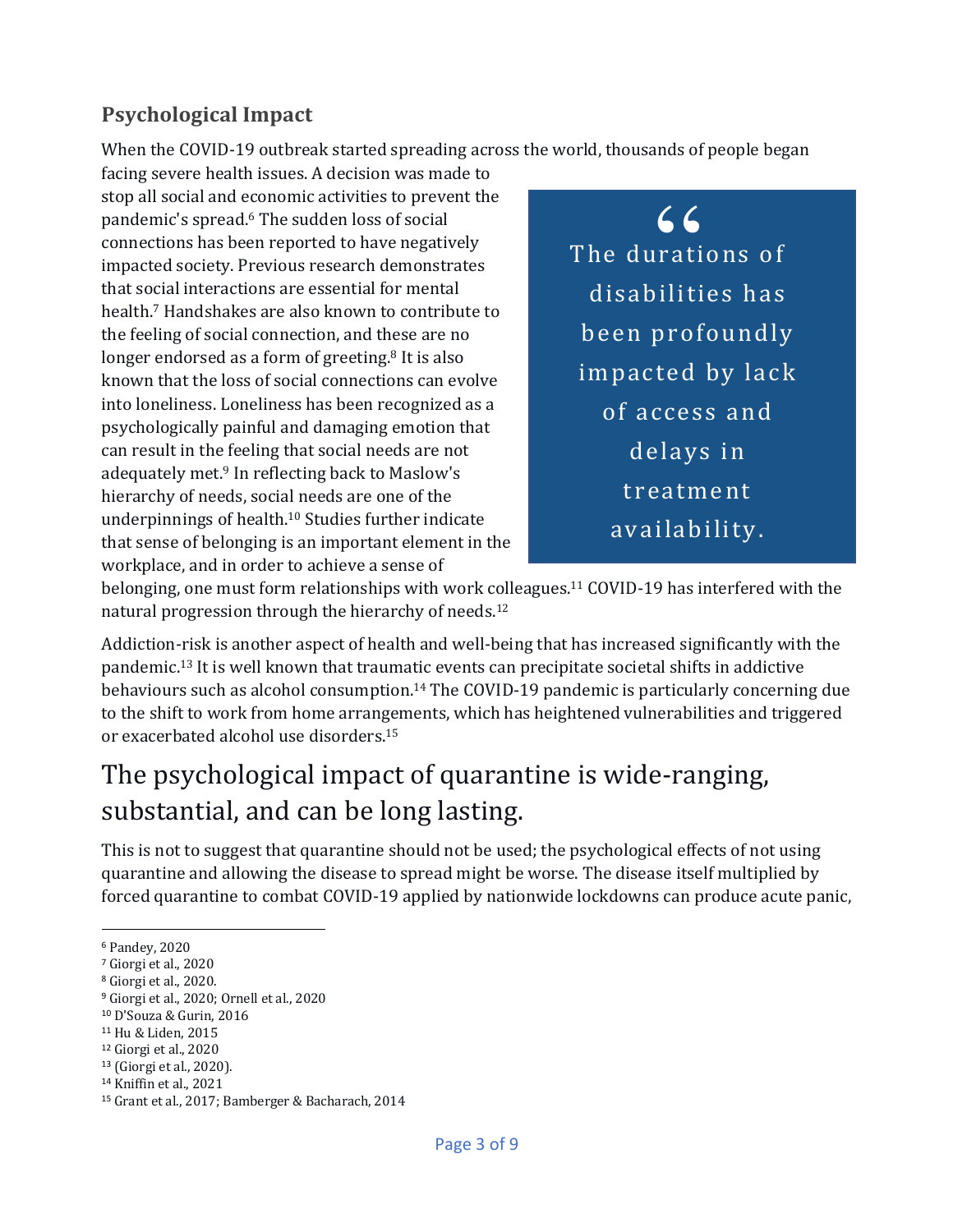anxiety, obsessive behaviours, hoarding, paranoia, depression, and post-traumatic stress disorder (PTSD) in the long run.<sup>16</sup> These have been fueled by an "infodemic" spread via different platforms of social media. Mass fear of COVID-19, termed "coronaphobia," has generated a plethora of psychiatric manifestations within society.<sup>17</sup>

Tan et al. (2020) conducted a systematic review of thirty-five articles. Mental health issues such as anxiety, depression, post-traumatic stress disorder (PTSD), and sleep disorders have increased significantly. Job insecurity, long periods of isolation, and uncertainty of the future worsen the psychological condition, especially in younger people and those with a higher educational background.<sup>18</sup> Factors associated with the severity of psychiatric symptoms in the workforce were marital status, physical symptom presence, poor physical health, and viewing return to work as a health hazard.<sup>19</sup>

After recovery from COVID-19, there is a continuing risk of lung disease, heart disease, frailty, and mental health disorders.<sup>20</sup> These complications are likely to create additional medical, psychological, and economic burdens.<sup>21</sup> When a patient diagnosed with COVID-19 survives, it may be just the first battle on the long road to recovery. Although there is not enough data to definitively establish and characterize a post-COVID-19 syndrome, potential long-term consequences can be inferred from emerging data and prior experiences with other serious respiratory illnesses and post-intensive care syndrome.<sup>22</sup> There is a large collection of physical, cognitive, and psychological disabilities that can



An "infodemic" spread of information via multiple platforms has exacerbated our stress, panic and anxiety about the pandemic.

develop in those that survive a critical illness.<sup>23</sup>

- 19 Tan et al., 2020
- <sup>20</sup> Jiang & McCoy, 2020
- <sup>21</sup> Jiang & McCoy, 2020
- $22$  Jiang & McCoy, 2020

<sup>&</sup>lt;sup>16</sup> Dubey et al., 2020

<sup>&</sup>lt;sup>17</sup> Dubey et al., 2020

<sup>18</sup> Tan et al., 2020

<sup>&</sup>lt;sup>23</sup> Jiang & McCoy, 2020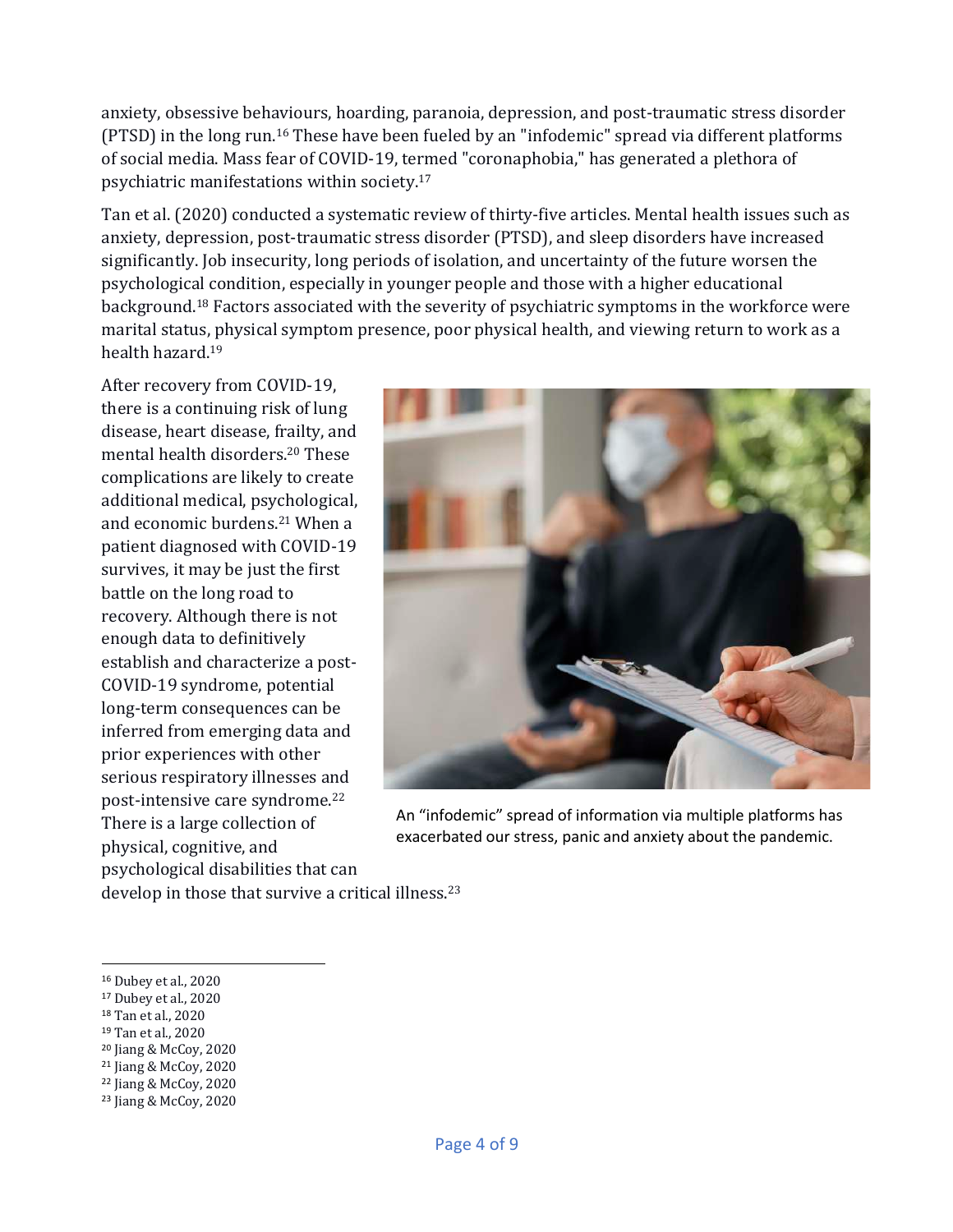#### **Non-Psychological Conditions**

There are many non-COVID-19 related health care consequences to consider. The lack of treatment and care will continue to present concerns even after we emerge from COVID-19 restrictions. It has been documented that the diagnosing of circulatory system diseases has seen a 43.3% reduction, and type 2 diabetes diagnoses were down 49%.<sup>24</sup> The number of first prescriptions of associated medications was also lower than expected for the same time period. The gap between observed and expected cancer diagnoses showed a 16% reduction.<sup>25</sup> This is a direct result of people not seeking care; there is no improvement in Global health mysteriously associated with the pandemic.

There has been an increase in Short Term and Long Term Disability cases. The durations of disabilities has been profoundly impacted by lack of access and delays in treatment availability. The lockdown resulted in the closure of face-to-face counselling or physiotherapy; while some have successfully transitioned to virtual and online modalities, the efficacy of treatment has not been proven.<sup>26</sup> These challenges have led to an extraordinary increase in overall durations associated with disability claims.<sup>27</sup>

#### How does disability management fit into the COVID-19 challenge?

The desire of companies to create a work environment that motivates employees to consistently meet customer expectations continues to be a priority and has escalated in importance throughout the pandemic. Corporations can integrate proven disability management strategies right into their healthy organization goals. Well-designed disability management programs show a savings by reducing lost days and lowering the resultant costs.

In studies going back to the beginning of the disability management era, it has been found that even casual contact with the employee decreases absence by 30%. Of course, disability management has grown in sophistication, but the underlying principle of maintaining the work connection has not changed.<sup>28</sup> The impact of maintaining the workplace connection between the employee and employer has become even more important in light of the COVID-19 pandemic.

When an employee becomes absent, there is a clear necessity to identify the true nature of the disability and how it can best be resolved. A key component of disability management emphasizes that it is vastly important to ensure employees get into the right treatment, as this can increase the likelihood of prompt recovery.<sup>29</sup> Sometimes, it is difficult for employees to advocate for themselves in a compromised health state; a supportive case manager can assist in making certain the employee is in receipt of appropriate care.<sup>30</sup>

<sup>&</sup>lt;sup>24</sup> Williams et al., 2020

<sup>&</sup>lt;sup>25</sup> Williams et al., 2020

<sup>&</sup>lt;sup>26</sup> Victor et al., 2018

<sup>&</sup>lt;sup>27</sup> Galloway, 2020; Sparks, 2020

 $28$  Kristman et al., 2017; Lau et al. 2019; Negrini et al., 2018

<sup>&</sup>lt;sup>29</sup> Andersen, Nielsen& Brinkmann, 2014

<sup>&</sup>lt;sup>30</sup> Durand, Nastasia, Coutu, & Bernier, 2017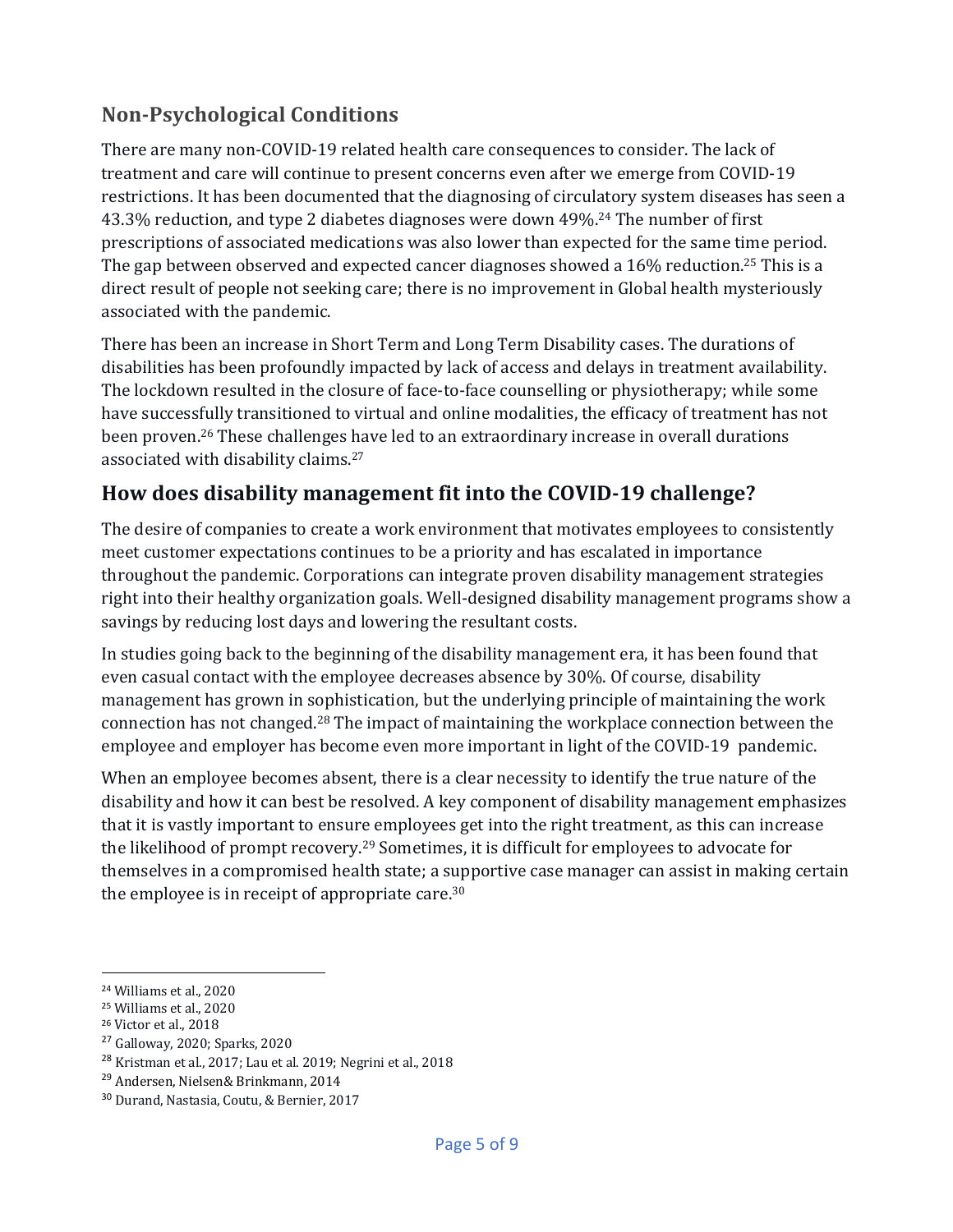#### **Positive Impact of Work**

Overall, individuals reported that employment provided significant benefits in their recovery from mental illness and that work played a central role in their lives and identities.<sup>31</sup>

The issue of return to work planning has been amplified throughout COVID-19.<sup>32</sup> The overlay of mental health concerns, in particular, anxiety associated with working in an enclosed environment in proximity to others, is a concern that needs to be addressed in the return to work plan.<sup>33</sup> In the return to work field, researchers will need to add this concern to the list of items to explore in return to work planning. If the employee is returning to a work from home scenario, there are also multiple mental health issues created by lack of social interaction to consider.<sup>34</sup>

As the Tsunami approaches and the ripples anticipated, it is clear that disability plans will experience an unprecedented increase. It is also clear that compassion and understanding will need to be considerations in planning a return from disability. The mental health and additional disability implications are far-reaching and will require ongoing research and planning.

 $31$  Dunn et al, 2018

<sup>&</sup>lt;sup>32</sup> Ornell et al., 2020

<sup>33</sup> Ornell et al., 2020

<sup>34</sup> MacEachen et al., 2020; Tan et al., 2020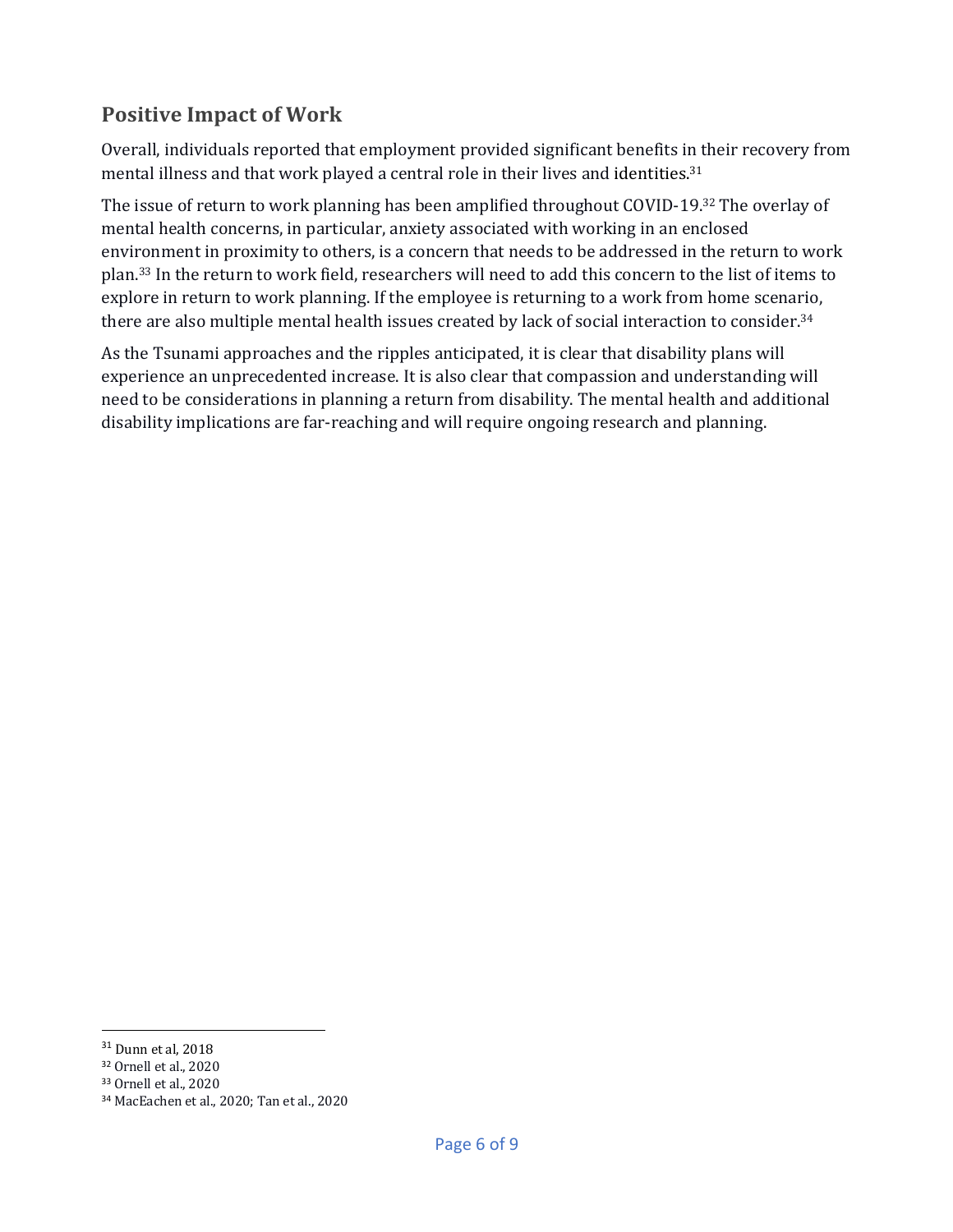#### **References**

Andersen, M. F., Nielsen, K., & Brinkmann, S. (2014). How do workers with common mental disorders experience a multidisciplinary return-to-work intervention? A qualitative study. *Journal of Occupational Rehabilitation, 24*(4), 709-24. 

D'Souza, J., & Gurin, M. (2016). The universal significance of Maslow's concept of self-actualization. *The Humanistic Psychologist*, *44*(2), 210–214. https://doi.org/10.1037/hum0000027

Dubey, S., Biswas, P., Ghosh, R., Chatterjee, S., Dubey, M. J., Chatterjee, S., Lahiri, D., & Lavie, C. J. (2020). Psychosocial impact of COVID-19. *Diabetes & Metabolic Syndrome: Clinical Research & Reviews*, *14*(5), 779–788. https://doi.org/10.1016/j.dsx.2020.05.035

Dunn, E. C., Wewiorski, N. J., & Rogers, E. S. (2010). A qualitative investigation of individual and contextual factors associated with vocational recovery among people with serious mental illness. *American Journal of Orthopsychiatry*, *80*(2), 185–194. https://doi.org/10.1111/j.1939- 0025.2010.01022.x

Durand, M., Nastasia, I., Coutu, M., & Bernier, M. (2017). Practices of return-to-work coordinators working in large organizations. *Journal of Occupational Rehabilitation*, 27(1), 137-147. doi:10.1007/s10926-016-9640-7

Garcia, S., Albaghdadi, M. S., Meraj, P. M., Schmidt, C., Garberich, R., Jaffer, F. A., Dixon, S., Rade, J. J., Tannenbaum, M., Chambers, J., Huang, P. P., & Henry, T. D. (2020). Reduction in ST-Segment Elevation Cardiac Catheterization Laboratory Activations in the United States During COVID-19 Pandemic. *Journal of the American College of Cardiology*, 75(22), 2871–2872. https://doi.org/10.1016/j.jacc.2020.04.011

Giorgi, G., Lecca, L. I., Alessio, F., Finstad, G. L., Bondanini, G., Lulli, L. G., Arcangeli, G., & Mucci, N. (2020). COVID-19-Related Mental Health Effects in the Workplace: A Narrative Review. *International Journal of Environmental Research and Public Health, 17(21), 7857.* https://doi.org/10.3390/ijerph17217857

Hu, J., & Liden, R. C. (2015). Making a Difference in the Teamwork: Linking Team Prosocial Motivation to Team Processes and Effectiveness. *Academy of Management Journal*, 58(4), 1102– 1127. https://doi.org/10.5465/amj.2012.1142

Jiang, D. H., & McCoy, R. G. (2020). Planning for the Post-COVID Syndrome: How Payers Can Mitigate Long-Term Complications of the Pandemic. *Journal of General Internal Medicine*, 35(10), 3036–3039. https://doi.org/10.1007/s11606-020-06042-3

Kniffin, K. M., Narayanan, J., Anseel, F., Antonakis, J., Ashford, S. P., Bakker, A. B., Bamberger, P., Bapuji, H., Bhave, D. P., Choi, V. K., Creary, S. J., Demerouti, E., Flynn, F. J., Gelfand, M. J., Greer, L. L., Johns, G., Kesebir, S., Klein, P. G., Lee, S. Y., ... Vugt, M. van. (2021). COVID-19 and the workplace: Implications, issues, and insights for future research and action. American Psychologist, 76(1), 63-77. https://doi.org/10.1037/amp0000716

Kristman, V. L., Shaw, W. S., Reguly, P., Williams-Whitt, K., Soklaridis, S., & Loisel, P. (2017). Supervisor and organizational factors associated with supervisor support of job accommodations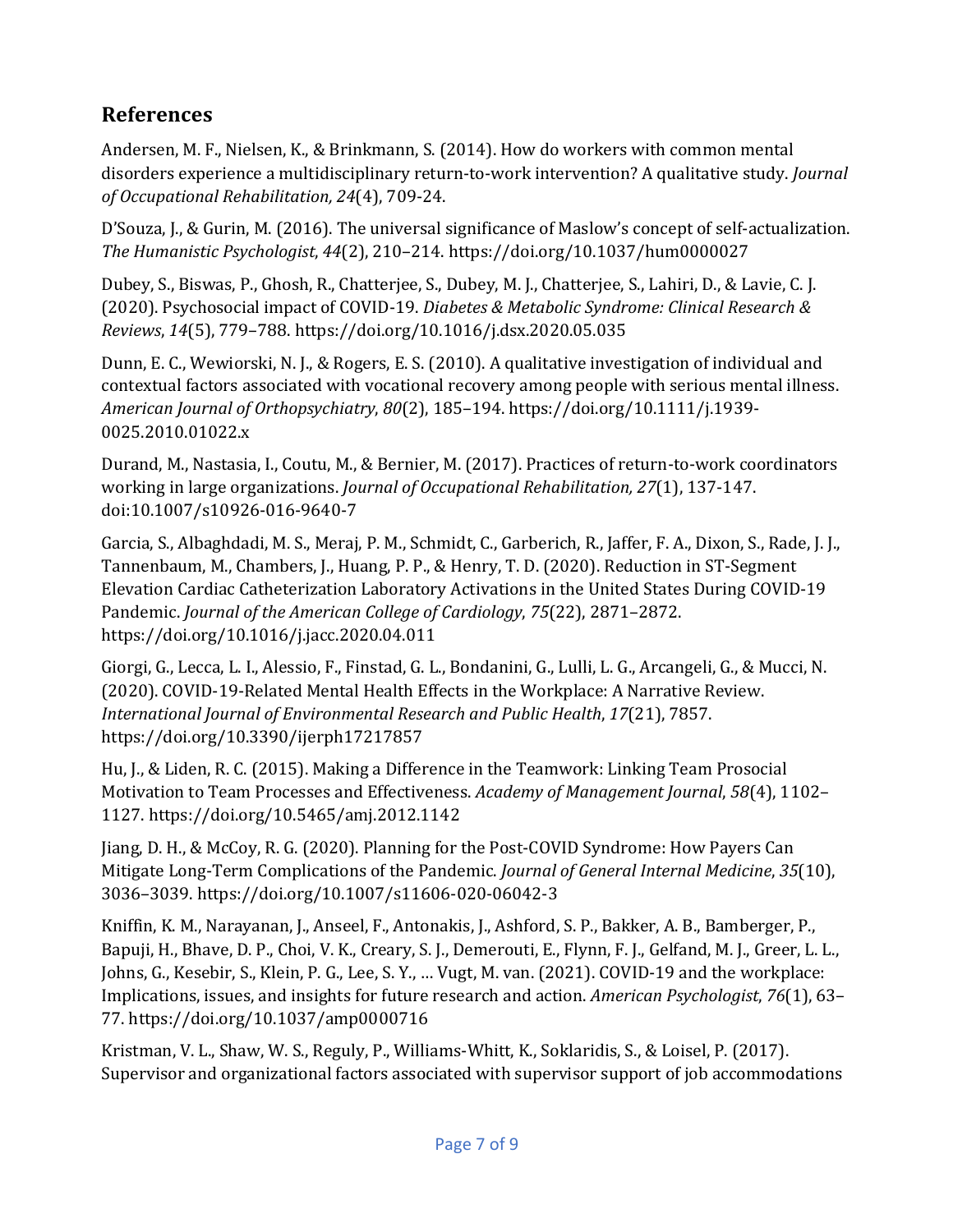for low back injured workers. *Journal of Occupational Rehabilitation*, 27(1), 115-127. doi:10.1007/s10926-016-9638-1

MacEachen, E., McDonald, E., Neiterman, E., McKnight, E., Malachowski, C., Crouch, M., Varatharajan, S., Dali, N., & Giau, E. (2020). Return to work for mental ill-health: A scoping review exploring the impact and role of return-to-work coordinators. *Journal of Occupational Rehabilitation*. https://doi.org/10.1007/s10926-020-09873-3

Negrini, A., Corbière, M., Lecomte, T., Coutu, M., Nieuwenhuijsen, K., St-Arnaud, L., ... Berbiche, D. (2018). How can supervisors contribute to the return to work of employees who have experienced depression? *Journal of Occupational Rehabilitation, 28*(2), 279-288. doi:10.1007/s10926-017-9715-0

Ornell, F., Schuch, J. B., Sordi, A. O., & Kessler, F. H. P. (2020). "Pandemic fear" and COVID-19: Mental health burden and strategies. *Brazilian Journal of Psychiatry*, 42(3), 232–235. https://doi.org/10.1590/1516-4446-2020-0008

Pandey, M. (2020). The Impact of Pandemic COVID -19 in Workplace. *European Journal of Business and Management*. https://doi.org/10.7176/EJBM/12-15-02

Tan, W., Hao, F., McIntyre, R. S., Jiang, L., Jiang, X., Zhang, L., Zhao, X., Zou, Y., Hu, Y., Luo, X., Zhang, Z., Lai, A., Ho, R., Tran, B., Ho, C., & Tam, W. (2020). Is returning to work during the COVID-19 pandemic stressful? A study on immediate mental health status and psychoneuroimmunity prevention measures of Chinese workforce. *Brain, Behavior, and Immunity*, 87, 84-92. https://doi.org/10.1016/j.bbi.2020.04.055

Torjesen, I. (2020). Covid-19: Mental health services must be boosted to deal with "tsunami" of cases after lockdown. *BMJ*, m1994. https://doi.org/10.1136/bmj.m1994

Victor, M., Lau, B., & Ruud, T. (2018). Predictors of return to work among patients in treatment for common mental disorders: A pre-post study. *BMC Public Health*, 18(1), 27. https://doi.org/10.1186/s12889-017-4581-4

Williams, R., Jenkins, D. A., Ashcroft, D. M., Brown, B., Campbell, S., Carr, M. J., Cheraghi-sohi, S., Kapur, N., Thomas, O., Webb, R. T., & Peek, N. (2020). Diagnosis of physical and mental health conditions in primary care during the COVID-19 pandemic: A retrospective cohort study. The Lancet Public Health, 5(10), e543-e550. https://doi.org/10.1016/S2468-2667(20)30201-2